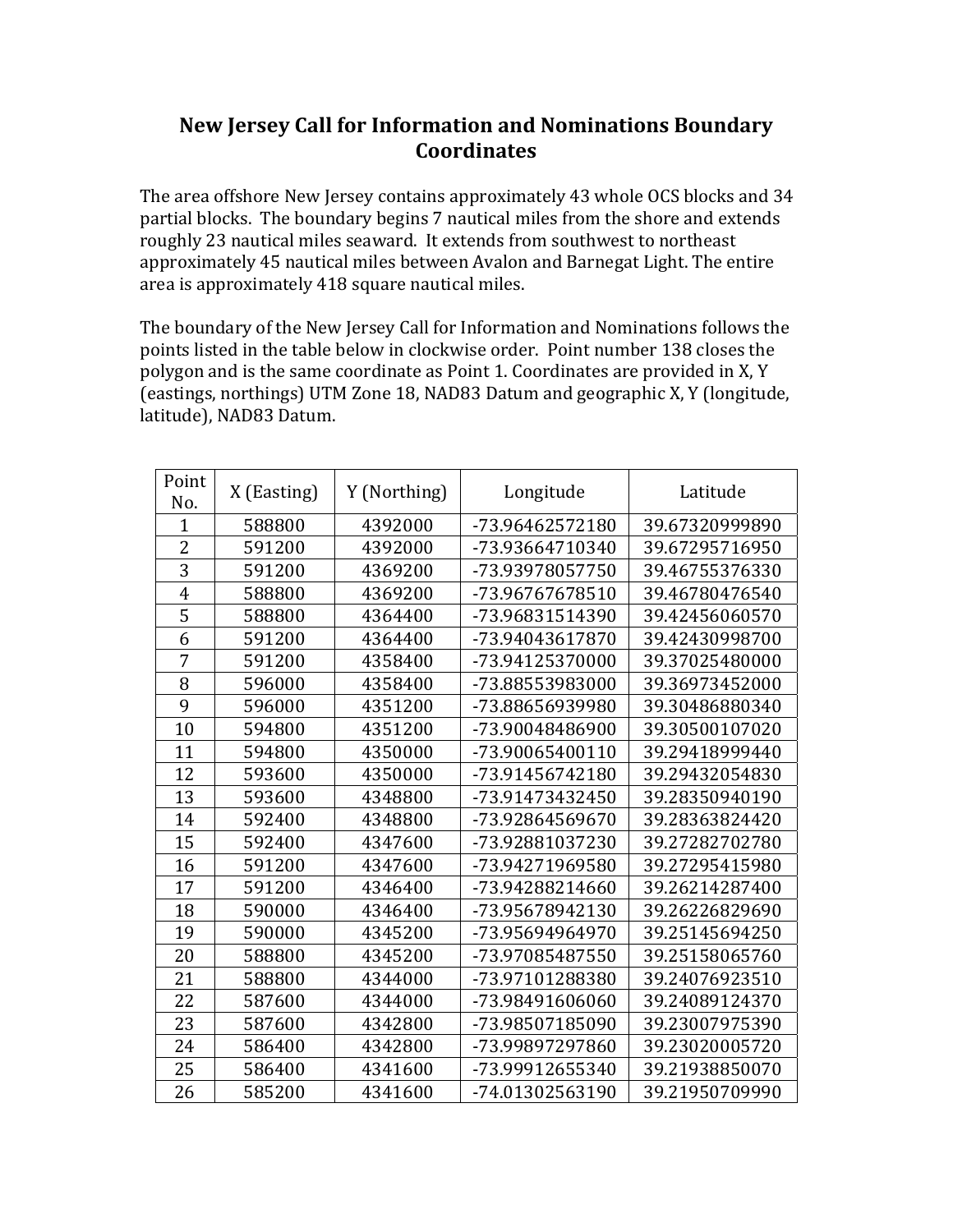| Point<br>No. | X (Easting) | Y (Northing) | Longitude       | Latitude       |
|--------------|-------------|--------------|-----------------|----------------|
| 27           | 585200      | 4339200      | -74.01332827350 | 39.19788383430 |
| 28           | 584000      | 4339200      | -74.02722317320 | 39.19800068600 |
| 29           | 584000      | 4338000      | -74.02737224350 | 39.18718897750 |
| 30           | 582800      | 4338000      | -74.04126509480 | 39.18730412830 |
| 31           | 582800      | 4336800      | -74.04141195760 | 39.17649235520 |
| 32           | 581600      | 4336800      | -74.05530276060 | 39.17660580630 |
| 33           | 581600      | 4335600      | -74.05544741820 | 39.16579396920 |
| 34           | 580400      | 4335600      | -74.06933617270 | 39.16590572190 |
| 35           | 580400      | 4334400      | -74.06947862730 | 39.15509382150 |
| 36           | 579200      | 4334400      | -74.08336533320 | 39.15520387710 |
| 37           | 579200      | 4333200      | -74.08350558720 | 39.14439191390 |
| 38           | 578000      | 4333200      | -74.09739024450 | 39.14450027360 |
| 39           | 578000      | 4332000      | -74.09752830010 | 39.13368824840 |
| 40           | 576800      | 4332000      | -74.11141090860 | 39.13379491350 |
| 41           | 576800      | 4330800      | -74.11154676820 | 39.12298282690 |
| 42           | 575600      | 4330800      | -74.12542732790 | 39.12308779870 |
| 43           | 575600      | 4329600      | -74.12556099360 | 39.11227565140 |
| 44           | 574400      | 4329600      | -74.13943950440 | 39.11237893100 |
| 45           | 574400      | 4328400      | -74.13957097860 | 39.10156672360 |
| 46           | 573200      | 4328400      | -74.15344744040 | 39.10166831230 |
| 47           | 573200      | 4327200      | -74.15357672540 | 39.09085604560 |
| 48           | 572000      | 4327200      | -74.16745113810 | 39.09095594470 |
| 49           | 572000      | 4326000      | -74.16757823610 | 39.08014361920 |
| 50           | 570800      | 4326000      | -74.18145059960 | 39.08024182990 |
| 51           | 570800      | 4324800      | -74.18157551290 | 39.06942944640 |
| 52           | 569600      | 4324800      | -74.19544582730 | 39.06952597000 |
| 53           | 569600      | 4323600      | -74.19556855810 | 39.05871352900 |
| 54           | 568400      | 4323600      | -74.20943682320 | 39.05880836670 |
| 55           | 568400      | 4322400      | -74.20955737390 | 39.04799586900 |
| 56           | 567200      | 4322400      | -74.22342358950 | 39.04808902210 |
| 57           | 567200      | 4321200      | -74.22354196240 | 39.03727646820 |
| 58           | 566000      | 4321200      | -74.23740612850 | 39.03736793790 |
| 59           | 566000      | 4320000      | -74.23752232580 | 39.02655532870 |
| 60           | 564800      | 4320000      | -74.25138444240 | 39.02664511620 |
| 61           | 564800      | 4318800      | -74.25149846630 | 39.01583245220 |
| 62           | 563600      | 4318800      | -74.26535853330 | 39.01592055890 |
| 63           | 563600      | 4317600      | -74.26547038620 | 39.00510784070 |
| 64           | 562400      | 4317600      | -74.27932840350 | 39.00519426770 |
| 65           | 562400      | 4316400      | -74.27943808750 | 38.99438149600 |
| 66           | 561200      | 4316400      | -74.29329405510 | 38.99446624470 |
| 67           | 561200      | 4315200      | -74.29340157260 | 38.98365342020 |
| 68           | 557600      | 4315200      | -74.33496349150 | 38.98389770030 |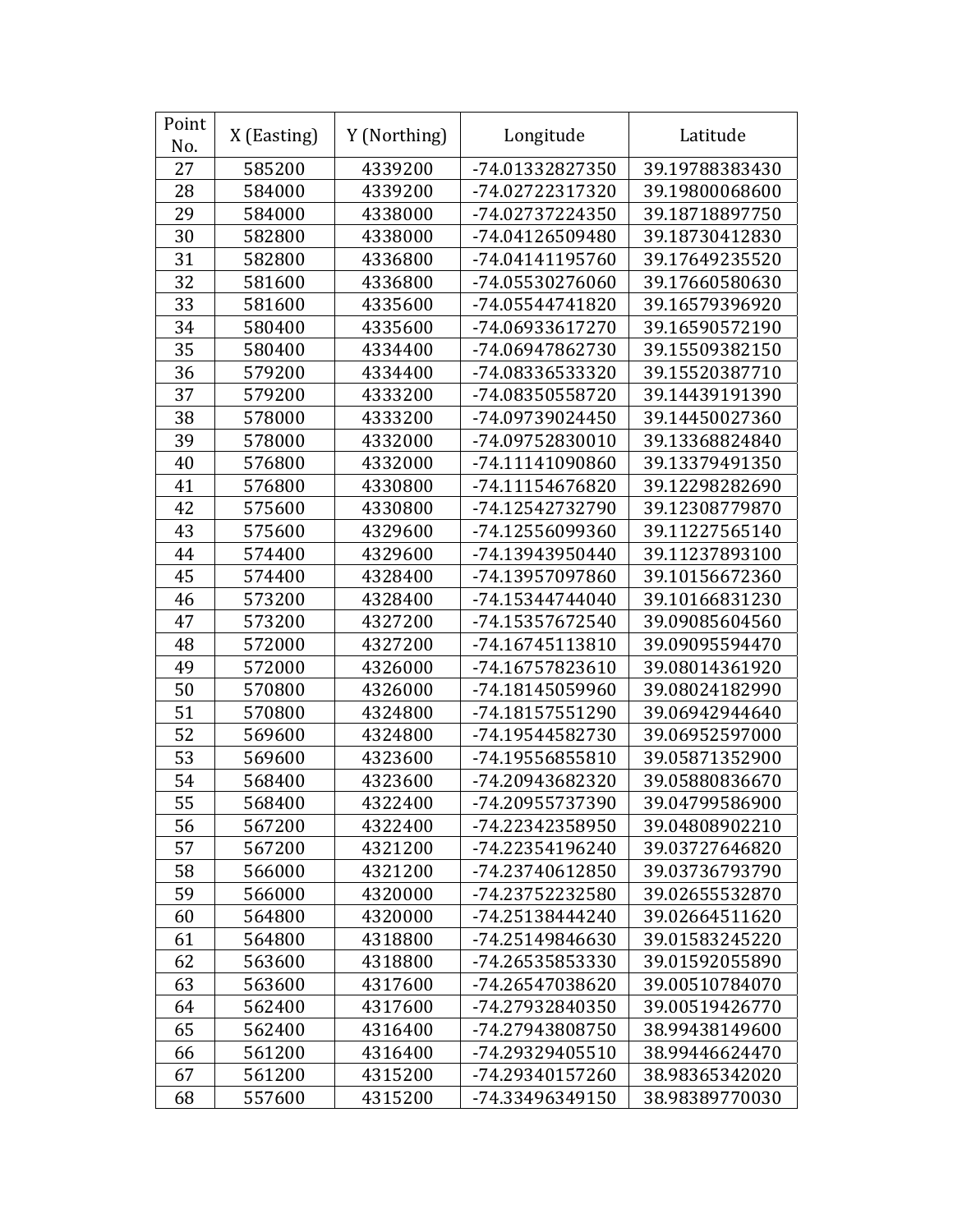| Point<br>No. | X (Easting) | Y (Northing) | Longitude       | Latitude       |
|--------------|-------------|--------------|-----------------|----------------|
| 69           | 557600      | 4310400      | -74.33536773000 | 38.94064582000 |
| 70           | 552800      | 4310400      | -74.39075070000 | 38.94094804000 |
| 71           | 552800      | 4305600      | -74.39112046000 | 38.89769538000 |
| 72           | 548000      | 4305600      | -74.44647062000 | 38.89797090000 |
| 73           | 548000      | 4320000      | -74.44546000000 | 39.02772919000 |
| 74           | 543200      | 4320000      | -74.50091192000 | 39.02797962000 |
| 75           | 543200      | 4328400      | -74.50037862200 | 39.10367128350 |
| 76           | 544400      | 4328400      | -74.48650076360 | 39.10361098500 |
| 77           | 544400      | 4329600      | -74.48642229300 | 39.11442397560 |
| 78           | 548000      | 4329600      | -74.44478261420 | 39.11423309590 |
| 79           | 548000      | 4327200      | -74.44495223280 | 39.09260724070 |
| 80           | 552800      | 4327200      | -74.38945026480 | 39.09232981350 |
| 81           | 552800      | 4332000      | -74.38907690870 | 39.13558101750 |
| 82           | 557600      | 4332000      | -74.33354180930 | 39.13527670710 |
| 83           | 557600      | 4336800      | -74.33313364400 | 39.17852711970 |
| 84           | 552800      | 4336800      | -74.38870274950 | 39.17883189650 |
| 85           | 552800      | 4334400      | -74.38888992970 | 39.15720649760 |
| 86           | 549200      | 4334400      | -74.43055453280 | 39.15741752910 |
| 87           | 549200      | 4335600      | -74.43046734620 | 39.16823031960 |
| 88           | 550400      | 4335600      | -74.41657697060 | 39.16816160430 |
| 89           | 550400      | 4336800      | -74.41648760980 | 39.17897434820 |
| 90           | 551600      | 4336800      | -74.40259515500 | 39.17890395040 |
| 91           | 551600      | 4338000      | -74.40250361780 | 39.18971664700 |
| 92           | 552800      | 4338000      | -74.38860908390 | 39.18964456550 |
| 93           | 552800      | 4339200      | -74.38851536790 | 39.20045721420 |
| 94           | 557600      | 4339200      | -74.33292923020 | 39.20015220260 |
| 95           | 557600      | 4346400      | -74.33231467180 | 39.26502696810 |
| 96           | 558800      | 4346400      | -74.31840547200 | 39.26494638730 |
| 97           | 558800      | 4347600      | -74.31830071510 | 39.27575874600 |
| 98           | 560000      | 4347600      | -74.30438943440 | 39.27567647260 |
| 99           | 560000      | 4348800      | -74.30428248270 | 39.28648877930 |
| 100          | 562400      | 4348800      | -74.27645581800 | 39.28631918240 |
| 101          | 562400      | 4346400      | -74.27667821530 | 39.26469467820 |
| 102          | 563600      | 4346400      | -74.26276924790 | 39.26460745300 |
| 103          | 563600      | 4345200      | -74.26288249290 | 39.25379520370 |
| 104          | 564800      | 4345200      | -74.24897572240 | 39.25370635150 |
| 105          | 564800      | 4342800      | -74.24920629830 | 39.23208185960 |
| 106          | 566000      | 4342800      | -74.23530385850 | 39.23199141620 |
| 107          | 566000      | 4341600      | -74.23542118600 | 39.22117917430 |
| 108          | 569600      | 4341600      | -74.19372064740 | 39.22089799730 |
| 109          | 569600      | 4345200      | -74.19334927270 | 39.25333433890 |
| 110          | 568400      | 4345200      | -74.20725578800 | 39.25342983260 |